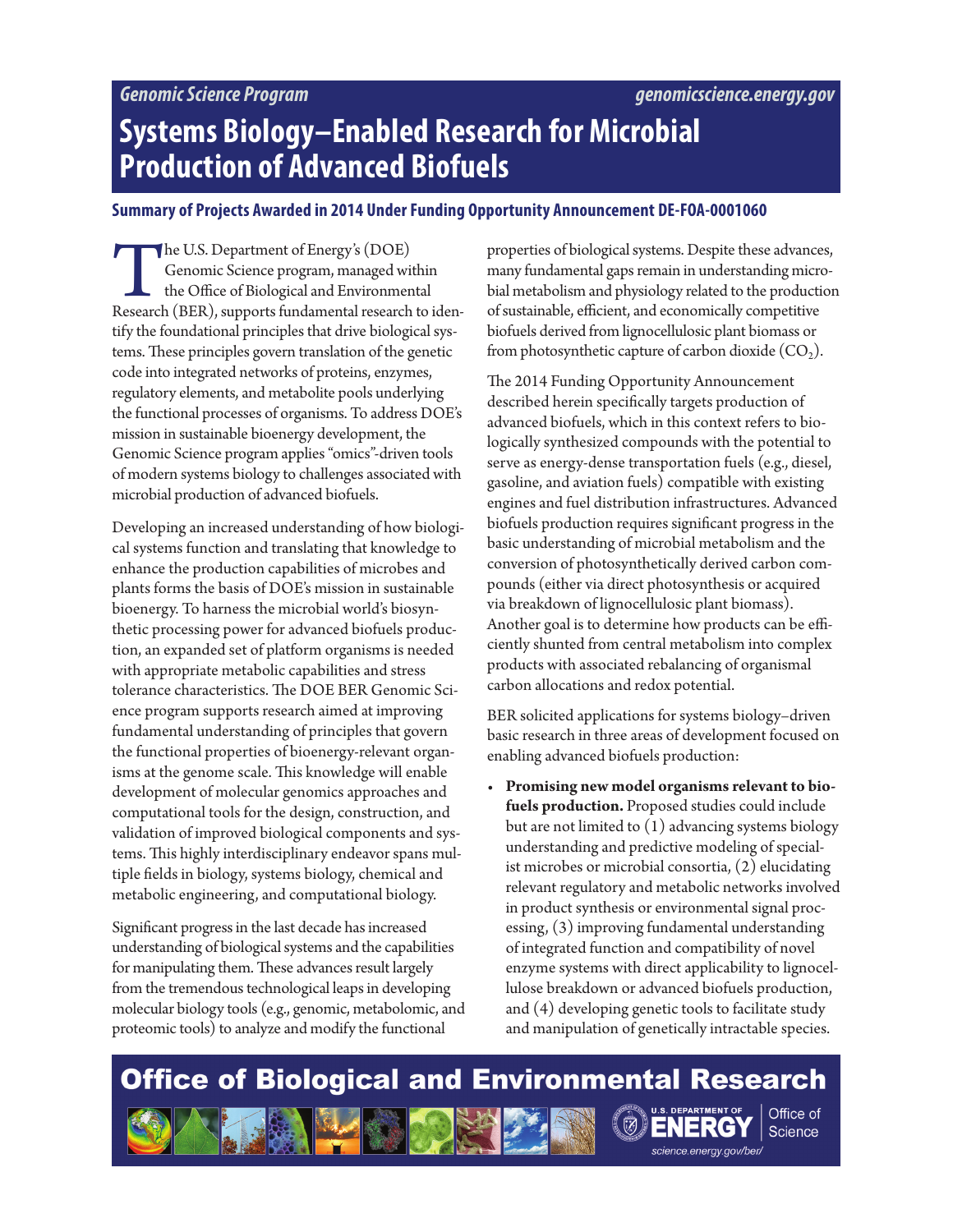- **Novel microbial functional capabilities and biosynthetic pathways relevant to advanced biofuels production and strategies to overcome associated metabolic challenges resulting from pathway modification.** Proposed studies could include but are not limited to (1) development of robust and efficient pathways for advanced biofuels synthesis, (2) functional processes involved in deconstructing lignocelluosic plant material, (3) elucidation and modification of phenotypes involved in tolerance to stresses relevant to biofuels production, and (4) development of methods to overcome problems with recombinant expression of vital enzymes and pathways.
- **Novel analytical technologies or high-throughput screening approaches.** In conjunction with research addressing the two previously outlined topic areas, investigators may propose the development of analytical technologies facilitating characterization of relevant functional processes or high-throughput phenotyping of modified biofuel-producing strains. Only proposals for technology development tightly integrated with research addressing the two preceding topics will be considered.

## **2014 Awards**

#### **Systems Biology of Synthetic and Natural Lichens for Biofuels**

- **Principal Investigator:** Michael Betenbaugh ( Johns Hopkins University)
- **Collaborators:** Pam Silver (Harvard University), Karsten Zengler (University of California, San Diego), George Oyler ( Johns Hopkins University), and Michael Guarnieri (National Renewable Energy Laboratory)

**Project Goal and Summary:** Construct symbiotic relationships between microbial phototrophs (cyanobacteria or algae) and heterotrophs (bacteria or yeast), enabling development of a coupled system for light-driven  $CO<sub>2</sub>$  fixation and high-efficiency synthesis of oils suitable for use as biofuels. Drawing inspiration from the natural symbiotic pairing of algae and fungi that form lichens, the investigators will examine specific factors that facilitate beneficial pairings between organisms and increase overall process efficiency. These pairings will focus on a phototroph engineered to secrete carbohydrates (*Synechococcus elongates*), first with a model bacterium (*Escherichia coli*) and later with an oleaginous yeast (*Yarrowia lipolytica*) that naturally accumulates oils. Transcriptomic and metabolomic approaches will facilitate construction of a genomescale model to inform engineering efforts and enable fundamental insights into the development of consortial relationships among microbes. In the future, this type of relationship could enable effective division of labor in biofuels production, with specialization mitigating the metabolic overload observed in some engineered species that both photosynthesize and produce fuels.

## **Development of the Oleaginous Yeast**  *Rhodosporidium toruloides* **as a New Model Organism for a Systems-Level Analysis of Lipid Productivity**

- **Principal Investigator:** Rachel Brem (Buck Institute for Research on Aging)
- **Collaborators:** Jeffrey Skerker (University of California, Berkeley) and Adam Arkin (Lawrence Berkeley National Laboratory)

**Project Goal and Summary:** Conduct large-scale mapping of genotype to phenotype in oleaginous yeast*,*  focused on the genes underlying lipid production, plant feedstock hydrolysate tolerance, low-oxygen metabolism, and co-utilization of sugars in plant material. The yeast chosen for this study, *Rhodosporidium toruloides*, has several advantages over more traditional model yeasts, including its native ability to metabolize the sugars in plant hydrolysates (i.e., glucose, xylose, arabinose, and cellobiose) and high *de novo* lipid productivity. Techniques for *R. toruloides* genetics and genome engineering will be developed and used to map the determinants of complex growth and lipid productivity traits in wild isolates and engineered strains. Establishment of a robust, versatile model yeast that natively accumulates high lipid levels will enable greater flexibility in developing new biofuels that produce industrial strains and will provide fundamental insights into the origins of complex traits useful for biofuels production.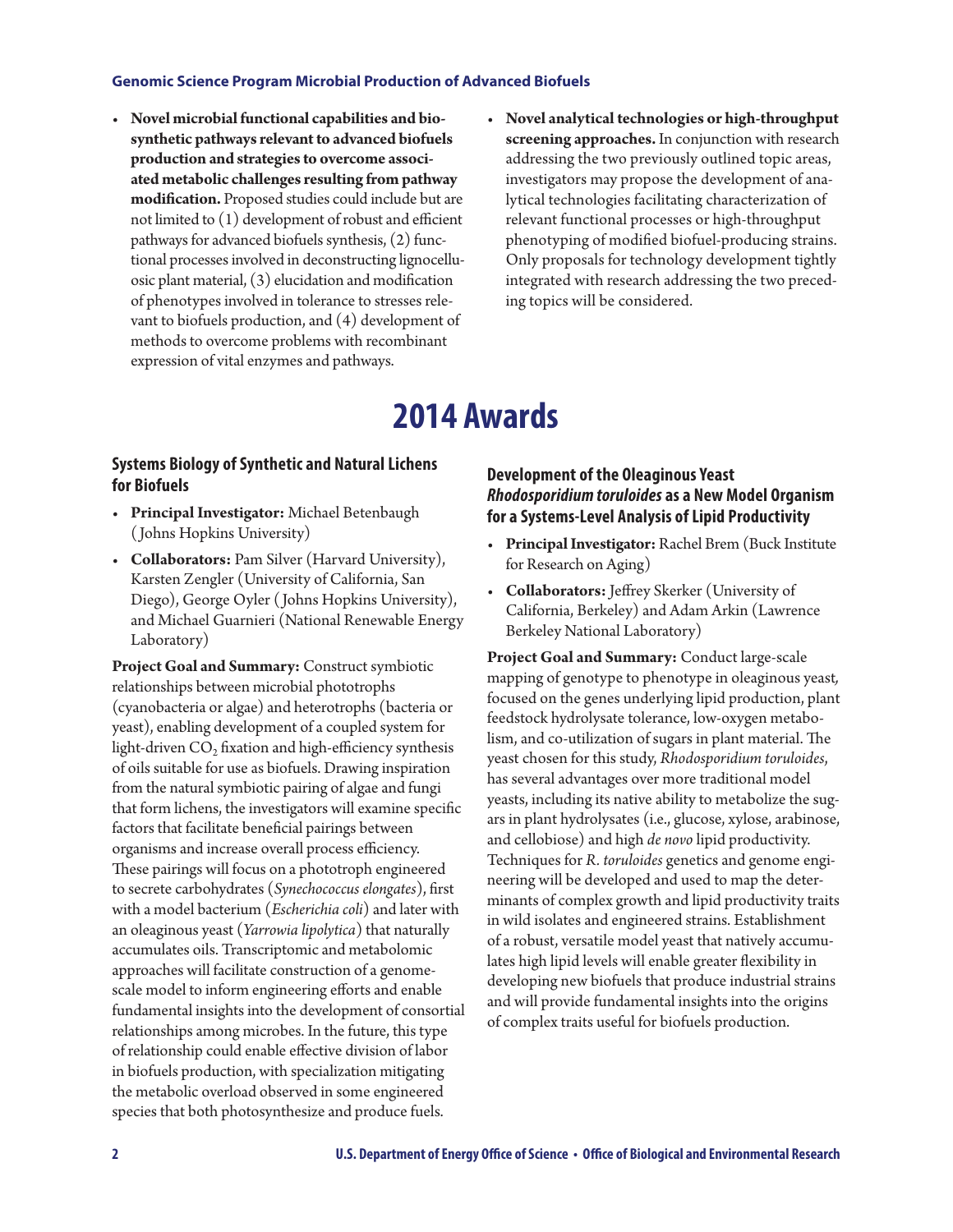#### **Systems Biology of** *Rhodococcus opacus* **to Enable Production of Fuels and Chemicals from Lignocellulose**

- **Principal Investigator:** Gautam Dantas (Washington University, St. Louis)
- **Collaborators:** Marcus Foston and Tae Seok Moon (Washington University, St. Louis)

**Project Goal and Summary:** Develop *Rhodococcus opacus*, a soil bacterium capable of converting phenolic compounds to biofuel precursors, as a model microbe and potential platform for biofuels production. Phenolic compounds are released from lignin during biomass deconstruction and are problematic because of their potential toxicity to the microbes used for biofuels synthesis. By metabolizing these toxic compounds, *R. opacus* bypasses this problem and could increase biofuel production titers by utilizing lignin as a feedstock. Beginning with model phenolic substrates and eventually moving to thermochemically depolymerized lignin, the investigators will construct strains of *R. opacus* for increased tolerance to phenolics and increased biofuel precursor production. The evolved strains will then undergo a battery of omics testing to elucidate the mechanisms responsible for these desirable characteristics. Research results will advance systems biology understanding of genetic factors involved in resistance to lignin-derived phenolic toxins and could provide a promising new candidate platform organism for converting lignin compounds into biofuels.

## **A Systems Biology and Pond Culture-Based Understanding and Improvement of Metabolic Processes Related to Productivity in Diverse Microalgal Classes for Viable Biofuel Production**

- **Principal Investigator:** Mark Hildebrand (University of California, San Diego)
- **Collaborators:** Juergen Polle (Brooklyn College of City University of New York) and Michael Huesemann (Pacific Northwest National Laboratory)

**Project Goal and Summary:** Investigate systems biology properties of several nonmodel algal species in the laboratory and under simulated outdoor conditions. This approach will allow investigators to focus their efforts on understanding regulatory and metabolic networks that impact growth rates and lipid yields in realistic biofuels production scenarios and enable potential improvements via targeted genetic modification. Investigators will work with four species representing the two major algal subgroups—the green chlorophytes

(*Scenedesmus obliquus* and a *Coelastrum* strain) and the stramenophile diatoms (*Thalassiosira pseudonana*  and *Cyclotella cryptica*). This research will develop several algal species as model organisms and potential platforms for biofuels production, emphasizing the identification of specific genetic factors underlying performance in realistic biofuel production conditions.

## **Construction of a Robust Non-Oxidative Glycolysis in Model Organisms for n-Butanol Production**

• **Principal Investigator:** James Liao (University of California, Los Angeles)

**Project Goal and Summary:** Construct and evolve model strains of bacteria (*Escherichia coli*) and yeast (*Saccharomyces cerevisiae*) to rely solely on an engineered pathway, non-oxidative glycolysis (NOG), for glucose utilization. The NOG pathway enables full retention of carbon from sugars when combined with reducing equivalents from formate or hydrogen, theoretically increasing carbon yield from 66% to 100%. Numerous genetic modifications are envisioned, including enzyme introduction in the NOG pathway and removal of essential glycolytic enzymes to force utilization of the engineered pathway. This development will be followed by selection for growth on glucose, as well as genomic and transcriptomic evaluation of the evolved strains to characterize their adaptions to NOG. The project also will explore direction of carbon flux into *n-*butanol, a potential advanced biofuel, in NOG-utilizing bacteria. Conversion of all carbon in sugar, aside from that required for cellular function, to next-generation biofuels could greatly improve the efficiency of microbial biofuels synthesis as well as illuminate the basic governing principles underlying fundamental rewiring of central carbon metabolism.

## **Ensemble Cell-Wide Kinetic Modeling of Anaerobic Organisms to Support Fuels and Chemicals Production**

- **Principal Investigator:** Costas Maranas (Pennsylvania State University)
- **Collaborators:** James Liao (University of California, Los Angeles) and Greg Stephanopoulos (Massachusetts Institute of Technology)

**Project Goal and Summary:** Develop a systematic procedure to construct cell-wide kinetic models of two biofuel-relevant microbes through an ensemble modeling approach*.* This innovative modeling approach uses experimental transcriptomic, metabolomic, and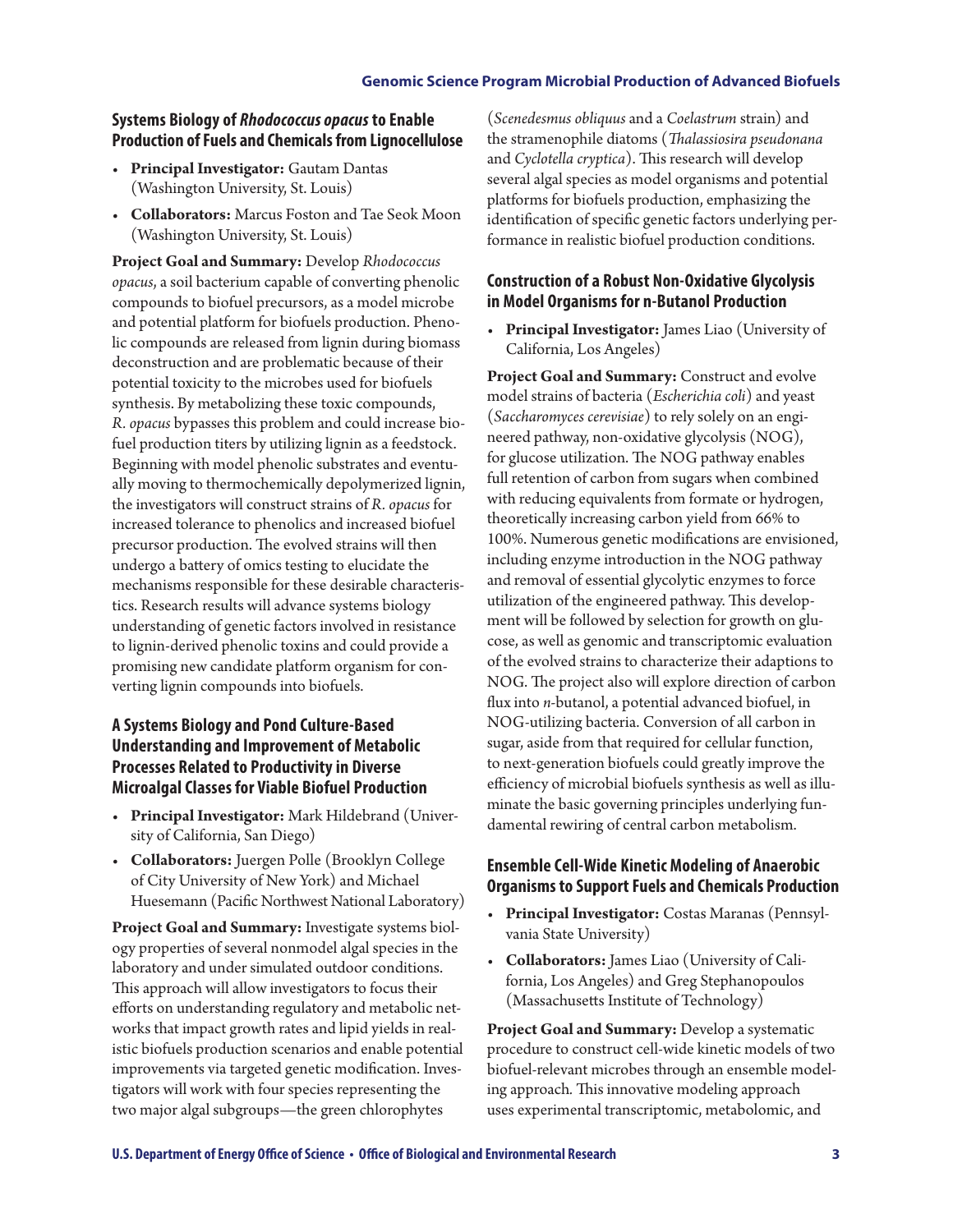fluxomic data to limit possible metabolic pathways for carbon flux in model space to those most likely to represent actual physiology. This research focuses on two related microbes—*Clostridium thermocellum* and *Moorella thermoacetica*. Previously engineered for biofuels production, *C. thermocellum* is an efficient degrader of lignocellulosic biomass. *M. thermoacetica* is a homoacetogen being developed as a potential platform organism for converting synthesis gas ("syngas," a mixture of  $H_2$ ,  $CO_2$ , and carbon monoxide produced during thermochemical conversion of biomass) to liquid biofuels. Research results will significantly advance the status of these two bioenergy-relevant microbes as model organisms and provide predictive modeling tools that will facilitate more sophisticated approaches to engineering microbes for improved biomass deconstruction and biofuels synthesis.

## **Systems-Level Study of a Novel Fast-Growing Cyanobacterial Strain for Next-Generation Biofuels Production**

- **Principal Investigator:** Himadri Pakrasi (Washington University, St. Louis)
- **Collaborators:** Costas Maranas (Pennsylvania State University) and Yinjie Tang (Washington University, St. Louis)

**Project Goal and Summary:** Examine the systems biology properties of the cyanobacterium *Synechococcus elongatus* strain UTEX 2973 and develop modeling and bioengineering capabilities for this organism. Researchers recently demonstrated that this strain possesses the fastest growth rate of any known cyanobacterium. Despite this pronounced difference in growth rate from other more developed model strains of *Synechococcus*, genome sequencing has revealed a less than 1% difference in sequence in the 2973 strain, suggesting that this capability could be leveraged for more efficient biofuels synthesis and potentially engineered into other organisms. As such, development of this strain as a model organism and potential platform for light-driven conversion of  $CO<sub>2</sub>$  into biofuel compounds could have major impacts.

## **Quantitative Analysis of Metabolic Regulation by Integration of Metabolomics, Proteomics, and Fluxomics**

• **Principal Investigator:** Joshua Rabinowitz (Princeton University)

**Project Goal and Summary:** Use an omics-driven systems biology approach to identify key points of integration between regulatory and metabolic networks in two microorganisms—the biofuel-producing yeast *Saccharomyces cerevisiae* and the cellulosedegrading bacterium *Clostridium celluloyticum.* Tight regulation of important metabolic pathways that control carbon flux continues to be a challenge for engineered biofuels production, and systematic elucidation of these control strategies is the first step to overriding this regulation. By analyzing data from metabolomics, proteomics, and fluxomics experiments, investigators will determine where the observed metabolic flux variations of reactions cannot be accounted for under standard models, identifying possible points of regulation and enabling use of a computational modeling approach to predict mediating elements. These predictions will be experimentally validated (1) *in vivo* by tuned modulation of expression of enzymes of interest, (2) *in vitro* by biochemical analysis of reaction kinetics displayed by enzymes in the presence of putative regulators, and (3) through systems-level genetic modification aimed at "unwiring" regulation in select cases. The resulting data will be used to refine systemslevel metabolic and regulatory models for the two organisms, which will serve as valuable resources for both understanding their systems biology and guiding bioengineering strategies. This research will advance a sophisticated new technical approach for analyzing metabolic and regulatory networks and will generate new understanding of systems biology properties of two biofuel-relevant model organisms of broad value to the scientific community.

#### **The Systems Biology of Protein Acetylation in Fuel-Producing Microorganisms**

- **Principal Investigator:** Christopher Rao (University of Illinois, Urbana-Champaign)
- **Collaborator:** Alan Wolfe (Loyola University Chicago)

**Project Goal and Summary:** Determine how lysine acetylation alters production rates and yields in biofuel-producing strains of *Escherichia coli*. Multiple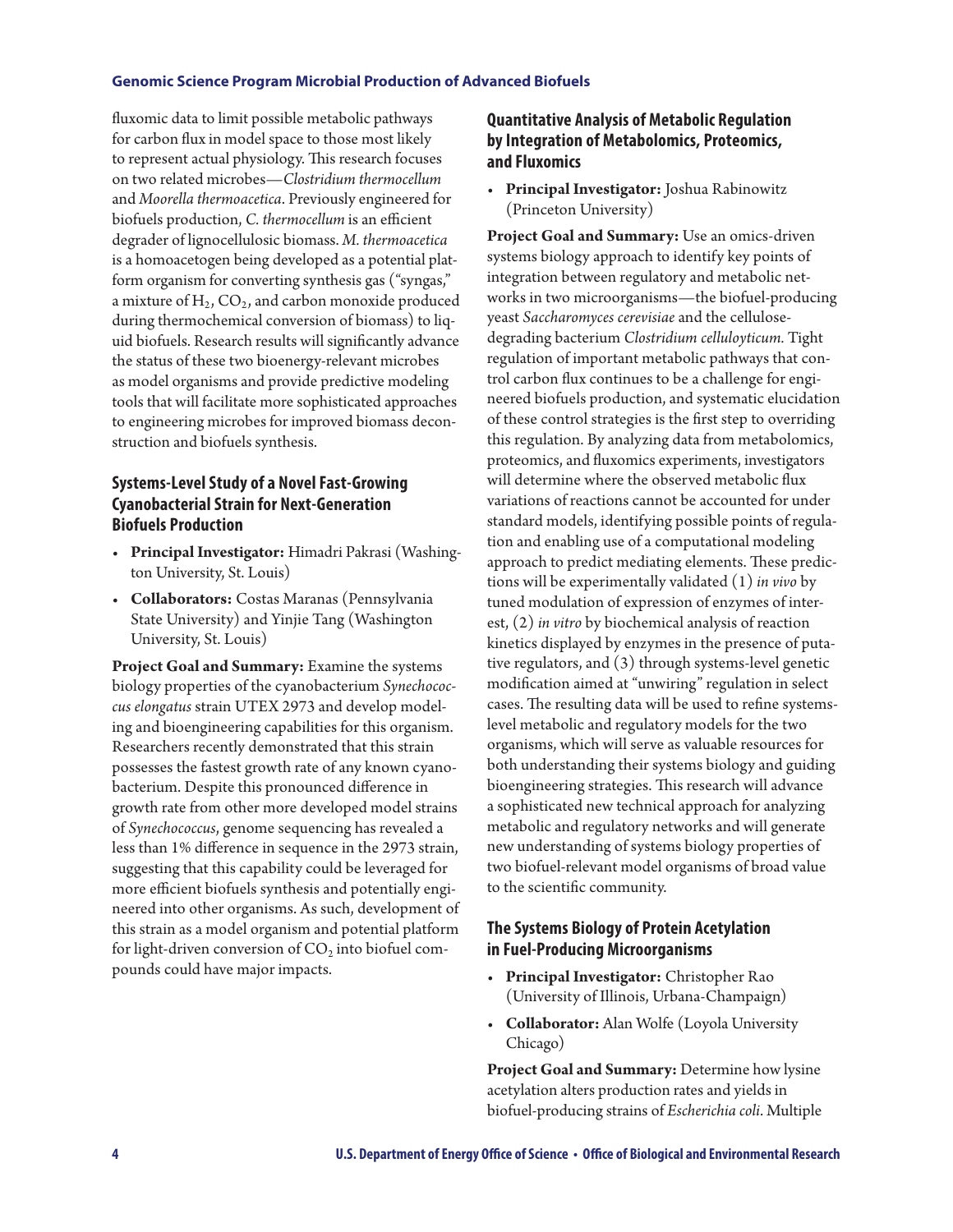studies have shown that metabolic enzymes are highly acetylated and that growth on different carbon sources changes their acetylation profile. This finding leads to the hypothesis that bacteria employ lysine acetylation as a global mechanism to regulate metabolism in response to their energy and redox status. The investigators will test the hypothesis that lysine acetylation plays a role in central metabolic pathways involved in the synthesis of biofuel compounds, leveraging previously engineered *E. coli* strains capable of synthesizing a variety of potential biofuel precursors. This research will address a key knowledge gap in global regulatory mechanisms (specifically at the translational level) used by bacteria to modulate large-scale cellular processes, focusing on the integration to regulatory and metabolic networks involved in biofuels synthesis.

## **Spatial Connectomics to Identify Agents Relevant to Lignocellulose Deconstruction in Fungi**

- **Principal Investigator:** Jonathan Schilling (University of Minnesota)
- **Collaborators:** James M. Bradeen, Melania Figueora, and Jiwei Zhang (University of Minnesota) and Kenneth Hammel and Christopher Hunt (U.S. Department of Agriculture Forest Products Laboratory)

**Project Goal and Summary:** Examine the genetic basis of wood deconstruction in brown rot fungi, a subclass of wood-degrading fungi evolved from the more common white rot fungi. As compared to white rot fungi, brown rot species use a distinct and potentially more efficient mechanism to circumvent the lignin barrier during biomass breakdown. Investigators will use coupled omics techniques to spatially and sequentially map the expression of genes involved in wood deconstruction in fungal hyphae at the microbelignocellulose interface. This approach will employ an analytical technique developed in a prior DOE Early Career Research award that enables high-resolution transcriptomics and proteomic analysis of fungal hyphae in the active reaction zones in wood samples. This strategy will facilitate a highly focused comparison of expressed genes and secreted cellulolytic enzymes, resulting in development of a "connectome" co-localizing expression of implicated genes and proteins with specific degradative reactions in the wood. This work will advance overall understanding of mechanisms used by filamentous fungi to deconstruct lignocellulose and facilitate their potential application to production of next-generation biofuels.

## **A High-Throughput Pipeline for Mapping Inter-Species Interactions and Metabolic Synergy Relevant to Next-Generation Biofuel Production**

- **Principal Investigator:** Daniel Segre (Boston University)
- **Collaborators:** Trent Northen (Lawrence Berkeley National Laboratory) and Christopher Marx (University of Idaho)

**Project Goal and Summary:** Examine interactions in a model microbial consortium relevant to consolidated bioprocessing and develop a computationally enabled pipeline for high-throughput omics analysis, predictive modeling, and targeted optimization of microbial consortia. The investigators have selected four model microorganisms, each with a different functional capability: (1) cellulose/hemicellulose degradation (*Streptomyces reticuli*), (2) lignin demethoxylation (*Methylobacterium extorquens*), (3) lignin degradation (*Streptomyces viridosporus*), and (4) biofuels synthesis (*Yarrowia lipolytica*). A stable, optimized consortium of these organisms theoretically would be capable of near-complete conversion of plant biomass into lipids suitable for biodiesel production. Research results will advance understanding and predictive modeling capabilities for community-scale microbial interactions and enable development of new consolidated bioprocessing strategies for biofuels synthesis.

## **Systems Biology Toward a Continuous Platform for Biofuels Production**

- **Principal Investigator:** Janelle Thompson (Massachusetts Institute of Technology)
- **Collaborators:** Kristala Prather (Massachusetts Institute of Technology) and Michael Timko (Worcester Polytechnic Institute)

**Project Goal and Summary:** Examine systems biology properties of *Bacillus megaterium* strain SR7, a bacterium isolated from a deep subsurface salt dome capable of growth in the presence of super critical  $CO_2$  (scCO<sub>2</sub>). By developing this microbe as a potential biofuel production platform organism, investigators hope to enable development of continuous-flow bioreactors that are highly resistant to contamination and utilize  $\mathrm{scCO}_2$ chemistry for extraction of biofuel compounds. In addition to examining fundamental physiological properties of *B. megaterium* SR7, the team will engineer metabolic pathways for synthesizing medium-chain hydrocarbons and develop a bench-scale  $\mathrm{s}\mathrm{c}\mathrm{C}\mathrm{O}_2$  bioreactor system.